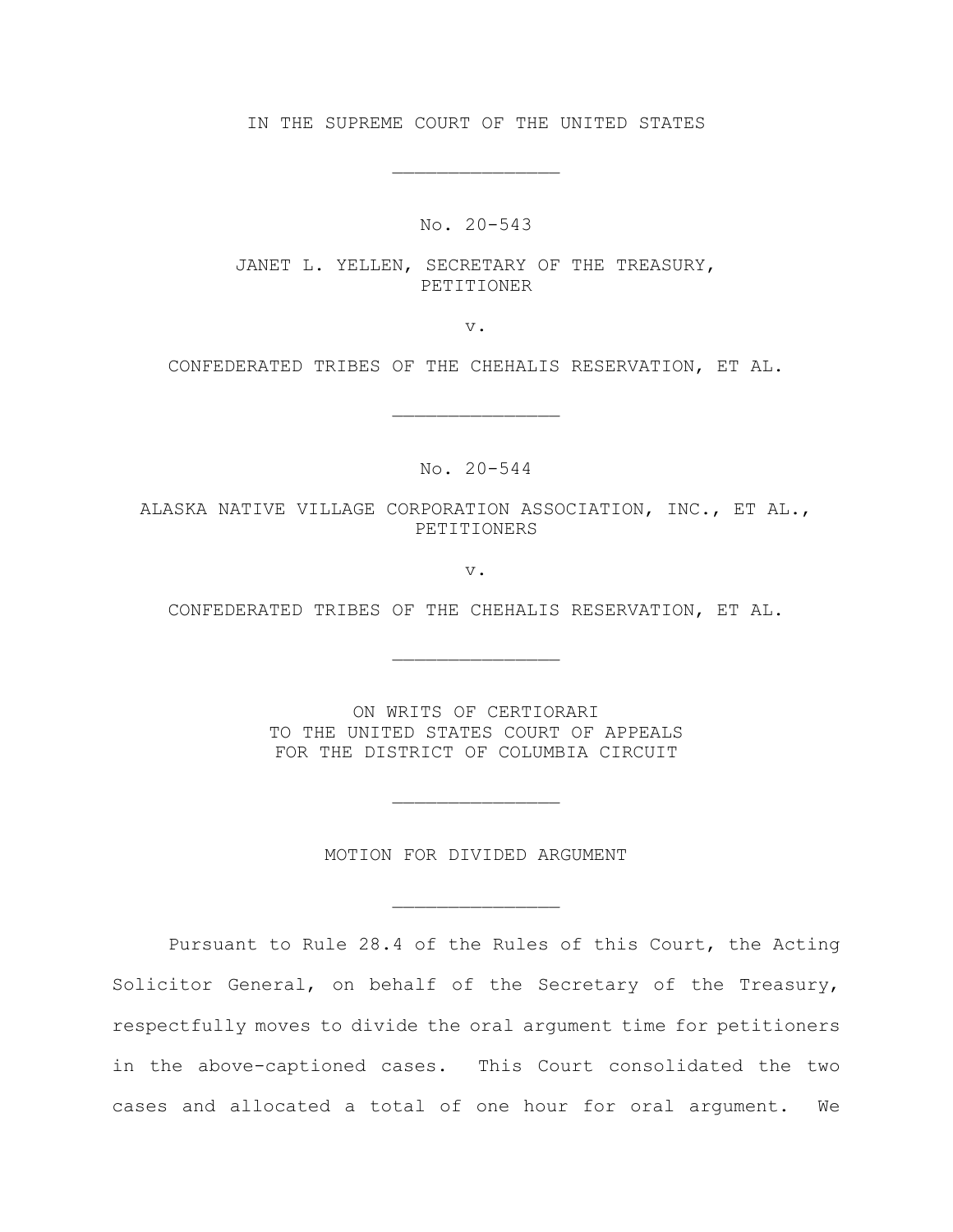move to allocate fifteen minutes of oral argument time to the federal government (petitioner in No. 20-543) and fifteen minutes of time to the Alaska Native Corporation (ANC) petitioners in No. 20-544. The ANC petitioners have authorized us to state that they agree with that allocation and therefore join in this motion. Granting this motion would not require the Court to enlarge the overall time for argument.

1. This case concerns the distribution of certain funds that Congress authorized the Secretary of the Treasury to distribute to "Tribal governments" in the CARES Act, Pub. L. No. 116-136, Div. A, Tit. V, § 5001(a), 134 Stat. 501-502 (42 U.S.C. 801(a)(2)). The CARES Act defines "Tribal government" for these purposes as the "recognized governing body of an Indian Tribe." 42 U.S.C. 801(g)(5). And it specifies that "[t]he term 'Indian Tribe' has the meaning given that term in section 5304(e) of title 25," 42 U.S.C. 801(g)(1), which is a provision of the Indian Self-Determination and Education Assistance Act (ISDA), Pub. L. No. 93- 638, 88 Stat. 2203 (25 U.S.C. 5301 et seq.). The cross-referenced definition from ISDA in turn defines "Indian tribe" to mean "any Indian tribe, band, nation, or other organized group or community, including any Alaska Native village or regional or village corporation as defined in or established pursuant to the Alaska Native Claims Settlement Act [(ANSCA)] (85 Stat. 688), which is recognized as eligible for the special programs and services

2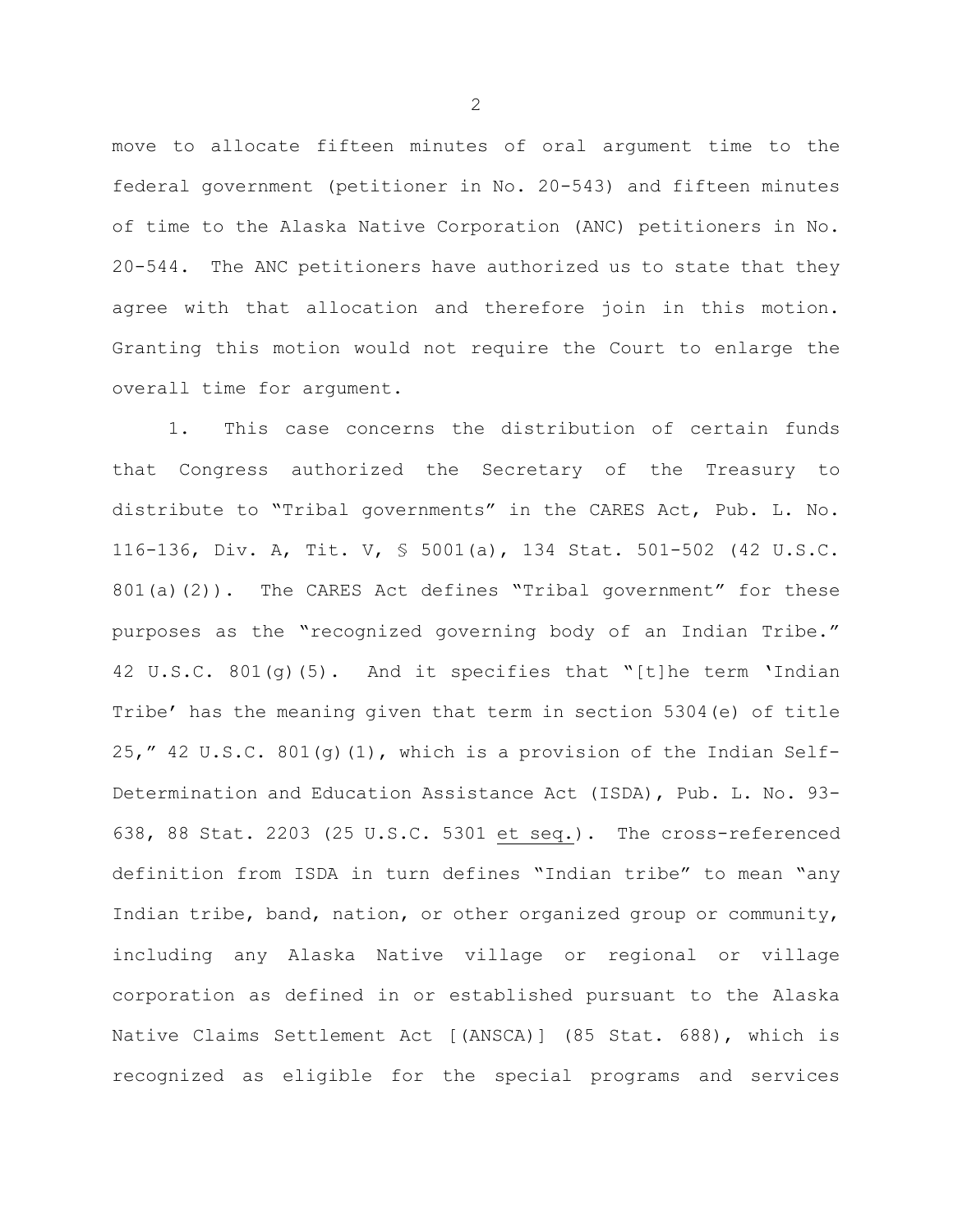provided by the United States to Indians because of their status as Indians." 25 U.S.C. 5304(e).

The Secretary of the Treasury determined that Alaska native regional and village corporations established pursuant to ANCSA qualify as "Indian tribes" under the ISDA definition incorporated into the CARES Act and that ANCs are therefore eligible to receive the funds at issue. Respondents brought suit to challenge that determination, and the ANC petitioners in No. 20-544 intervened in support of the Secretary. The district court upheld the Secretary's determination, but the court of appeals reversed, concluding that no Alaska native regional or village corporation satisfies or has ever satisfied ISDA's definition of "Indian tribe." 20-543 Pet. App. 1a-27a.

2. This Court granted the petitions for writs of certiorari in both Nos. 20-543 and 20-544 to address whether Alaska native regional and village corporations established pursuant to ANCSA are "Indian Tribe[s]" for purposes of the CARES Act, 42 U.S.C.  $801(q)(1)$ . We believe that dividing the argument between the federal petitioner in No. 20-543 and the ANC petitioners in No. 20-544 would be of material assistance to the Court. The federal government has a significant interest in and perspective on the question presented. The Secretary's determination that ANCs are eligible to be treated as "Indian tribes" for purposes of the CARES Act is directly at issue in the case, and the proper resolution of

3